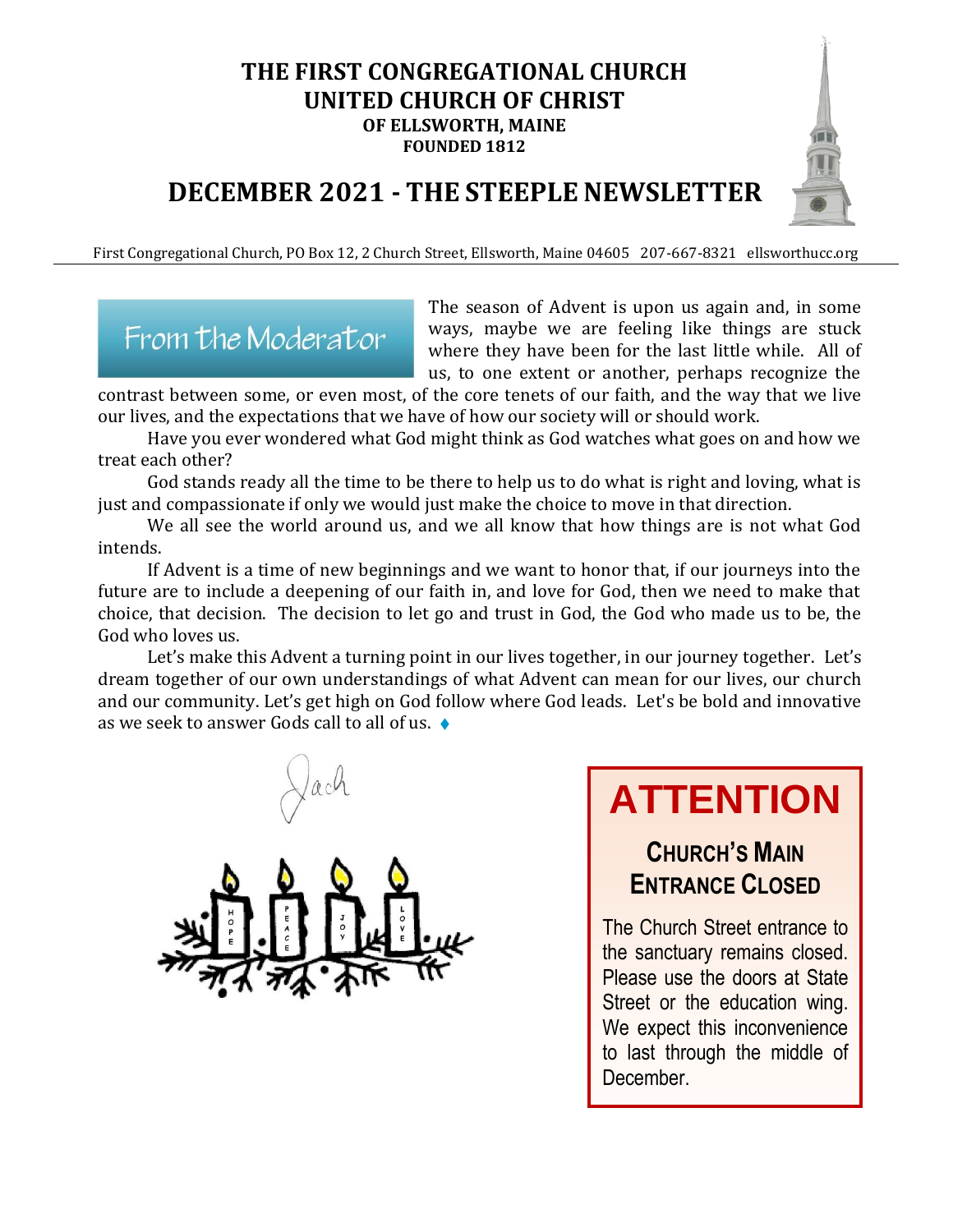# **DECEMBER CHURCH MEETINGS**

|                 | Adult Forum - Sundays, 8:30 a.m.             |
|-----------------|----------------------------------------------|
| <b>Choir</b>    | - Tuesdays, 6:30 p.m.                        |
| <b>Music</b>    | - Sunday, Dec 5, 11:30 a.m.                  |
| <b>Missions</b> | - Thursday, Dec 9, time TBA                  |
| <b>Deacons</b>  | - Sunday, Dec 12, 11:30 p.m.                 |
| <b>Trustees</b> | - Thursday, Dec 16, 7 p.m.                   |
|                 | <b>Christian Ed</b> - Sunday, Dec 19, 1 p.m. |
| Council         | Monday, Dec 20, 6:30 p.m.                    |

Except for Choir, our meetings are hybrid, inperson AND Zoom, so that you may participate in the way you are comfortable.

**All FCC Zoom events (meetings and worship) use the same meeting number and password.** Call the church office (T-W-Th) for updated Zoom instructions.



## **DECEMBER LECTIONARY READINGS**

#### **DECEMBER 5 – 2ND SUNDAY OF ADVENT**

Malachi 3:1-4 Luke 1:68-79 Philippians 1:3-11 Luke 3:1-6

#### **DECEMBER 12 – 3RD SUNDAY OF ADVENT**

Zephaniah 3:14-20 Isaiah 12:2-6 Philippians 4:4-7 Luke 3:7-18

#### **DECEMBER 19 – 4TH SUNDAY OF ADVENT**

Micah 5:2-5a Luke 1:46b-55 OR Psalm 80:1-7 Hebrews 10:5-10 Luke 1:39-45, (46-55)

#### **DECEMBER 24 – CHRISTMAS EVE**

Isaiah 62:6-12 Psalm 97 Titus 3:4-7 Luke 2:(1-7), 8-20

#### **DECEMBER 25 – CHRISTMAS DAY**

Joel 2:21-27 Psalm 126 1 Timothy 2:1-7 Matthew 6:25-33



#### **DECEMBER 26 – 1ST SUNDAY AFTER CHRISTMAS**

Jeremiah 33:14-16 Psalm 25:1-10 1 Thessalonians 3:9-13 Luke 21:25-36

#### **DECEMBER 31 – NEW YEAR'S EVE**

Ecclesiastes 3:1-13 Psalm 8 Revelation 21:1-6a Matthew 31-46

**When he comes, he will rule his people with the strength that comes from the Lord and with the majesty of the Lord God himself. His people will live in safety because people all over the earth will acknowledge his greatness, AND HE WILL BRING PEACE.**

Micah 5:4-5a Good News Translation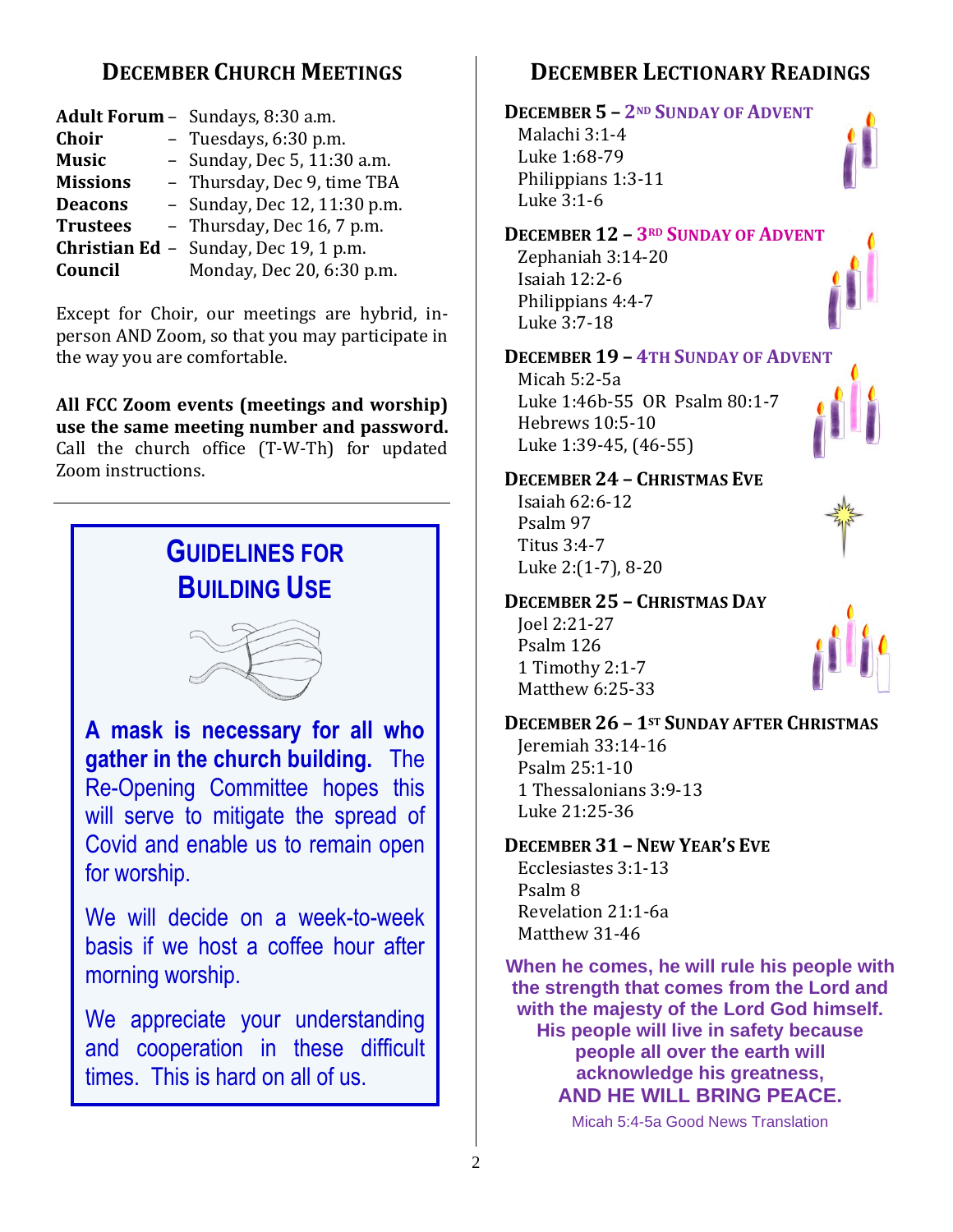

**THE CHRISTMAS FUND** cares for active and retired clergy and lay employees of the United Church of Christ, providing emergency grants, supplementation of small annuities and health premiums, and Christmas "Thank You" gift checks every December to our lower-income retirees.

In December, we collect gifts for this fund. Use the designated pew enveloped or write *Christmas Fund* in your check memo.

# The Christmas Fund

For the Veterans of the Cross and the Emergency Fund



# **CHRISTMAS CRAFT FAIR SATURDAY, DECEMBER 4, 2021 8:30 A.M. – 1 P.M.**

Our holiday fair will feature our popular Berry Bowls, knitted and crocheted items, crafts, jewelry, baked goods, fudge, attic treasures, books, puzzles and more. No clothing, please.

Donations for the fair will be appreciated and can be left at the church. Please leave baked goods at the church on Friday, December 3, from 12-3 p.m., or early Saturday morning.

We appreciate your support. If you have questions, contact Louise E. or Sue F.

### **MINISTER'S DISCRETIONARY FUND**

Our congregation generously supports The Minister's Discretionary Fund (MDF). Historically, this fund allowed the minister to help those in need as requested. When strangers outside the church family seek assistance from the pastor, is has been difficult to determine if the needs were legitimate. All the pastors comprising the Ellsworth Area Ministers Association (EAMA) have experienced strangers seeking aid.

[Families First,](https://familiesfirstellsworth.org/) located at 41 North Street in Ellsworth, will aid local pastors and churches by administering discretionary funds. Individuals seeking aid that are not part of a congregation will be directed to Families First. Our church has chosen to participate in this program. A portion of our MDF gifts will go to Families First, and we will retain a portion of MDF gifts to support the needs in our congregation.

Please contact any of our church leadership with questions you have about MDF and how we are directing funds. We are blessed that our generosity spreads Christ's love in the Ellsworth community.



FAMILIES FIRST COMMUNITY CENTER A Family Center with residential and outreach programs serving homeless families with children in Hancock County, Maine.

**"The king will answer them, 'I can guarantee this truth: Whatever you did for one of my brothers or sisters, no matter how unimportant they seemed, you did for me.'"** Matthew 25:40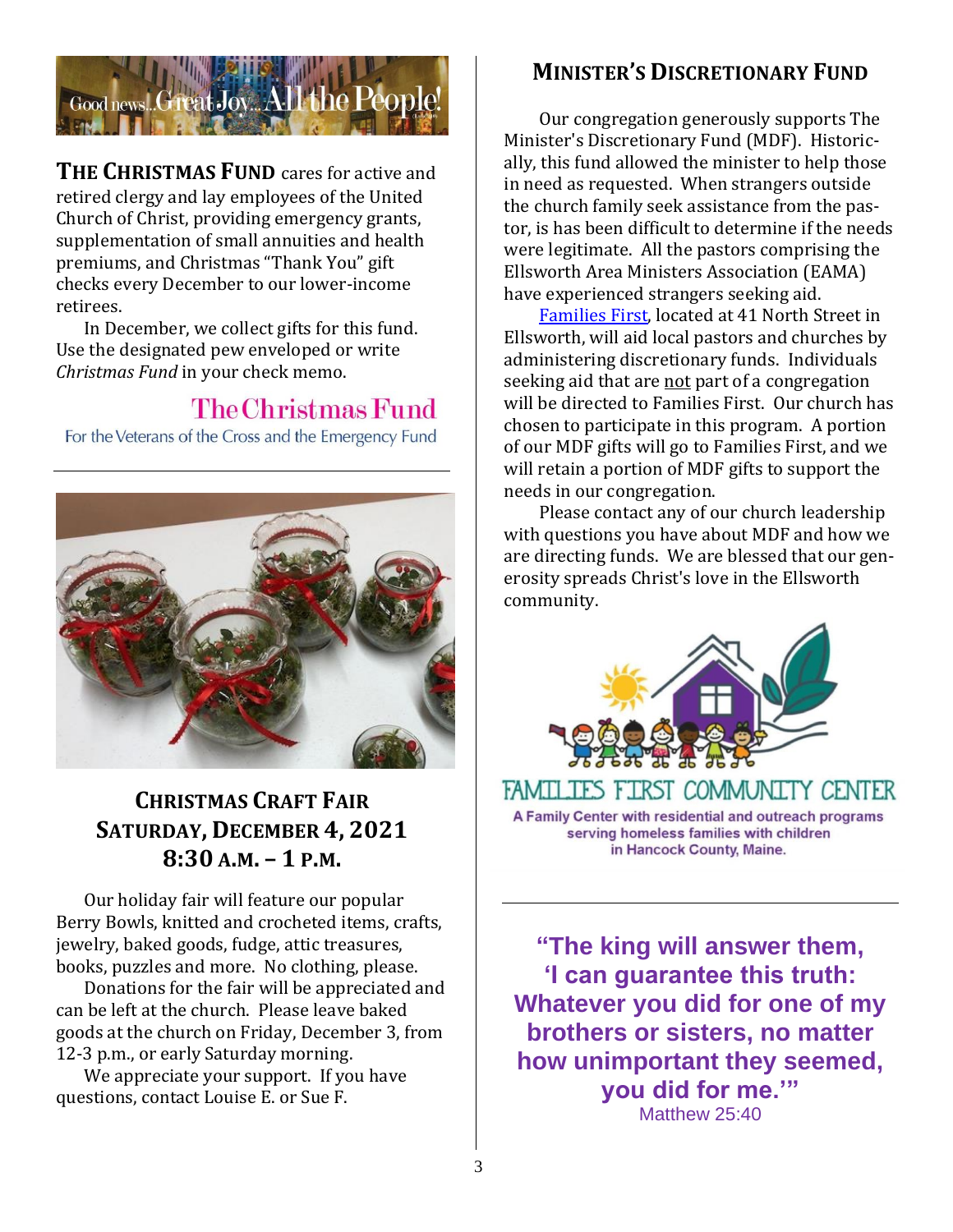

### **OUR DECEMBER MINISTERS**

- December 5 Advent II with Rev. Keith Bowie
- December 12 Advent III with Rev. Matthew McDonald
- December 19 Advent IV with Rev. Matthew McDonald
- December 24 Christmas Eve with Rev. Keith Bowie

December 26 - 2nd Day of Christmas with Rev. Keith Bowie

That a wonderful time of the year! As we start our time of Advent and expectation of the birth of our Savior, please remember all our members that are not able to be with us, or are away from us, for the season. We look forward to seeing everyone again during 2022. The Deacons What a wonderful time of the year! As we start our time of Advent and expectation of the birth of our Savior, please remember all our members that are not able to be with us, or are away from us, for the season. We look fo will try to help. Rev. Bowie will continue to grace our pulpit when he is not filling pulpits at other churches. As you may have heard, Rev. Matt McDonald is willing to support us as needed and will be stepping in at various times.

# **CHRISTMAS POINSETTIAS**

If you would like to designate a poinsettia to be placed in memory or honor of a loved one, please fill out the form below and mail it to

First Congregational Church, PO Box 12, Ellsworth, ME 04605,



or email the info to **fccellsworth@myfairpoint.net**. The Flower Committee has decided to use the beautiful artificial poinsettias again this year. If you would like to make a donation to the Flower Committee to take care of flowers throughout the year, that would be wonderful but not necessary in order to list your loved one in the bulletin on the Fourth Sunday of Advent, December 19, 2021. If you decide you would like to donate to the Flower Committee, please write *Flower Comm*. in the check memo line. **Memorial and honorary information needs to be into the church office by Tuesday, December 14.** 

- - - - - - - - - - - - - - - - - - - - - - - - - - - - - - - - - - - - - - - - - - - - - - - - - - - - - - - - - -

# **CHRISTMAS POINSETTIA DESIGNATIONS 2021**

| Your name (please print)    |  |
|-----------------------------|--|
| In Honor of (please print)  |  |
| In Memory of (please print) |  |